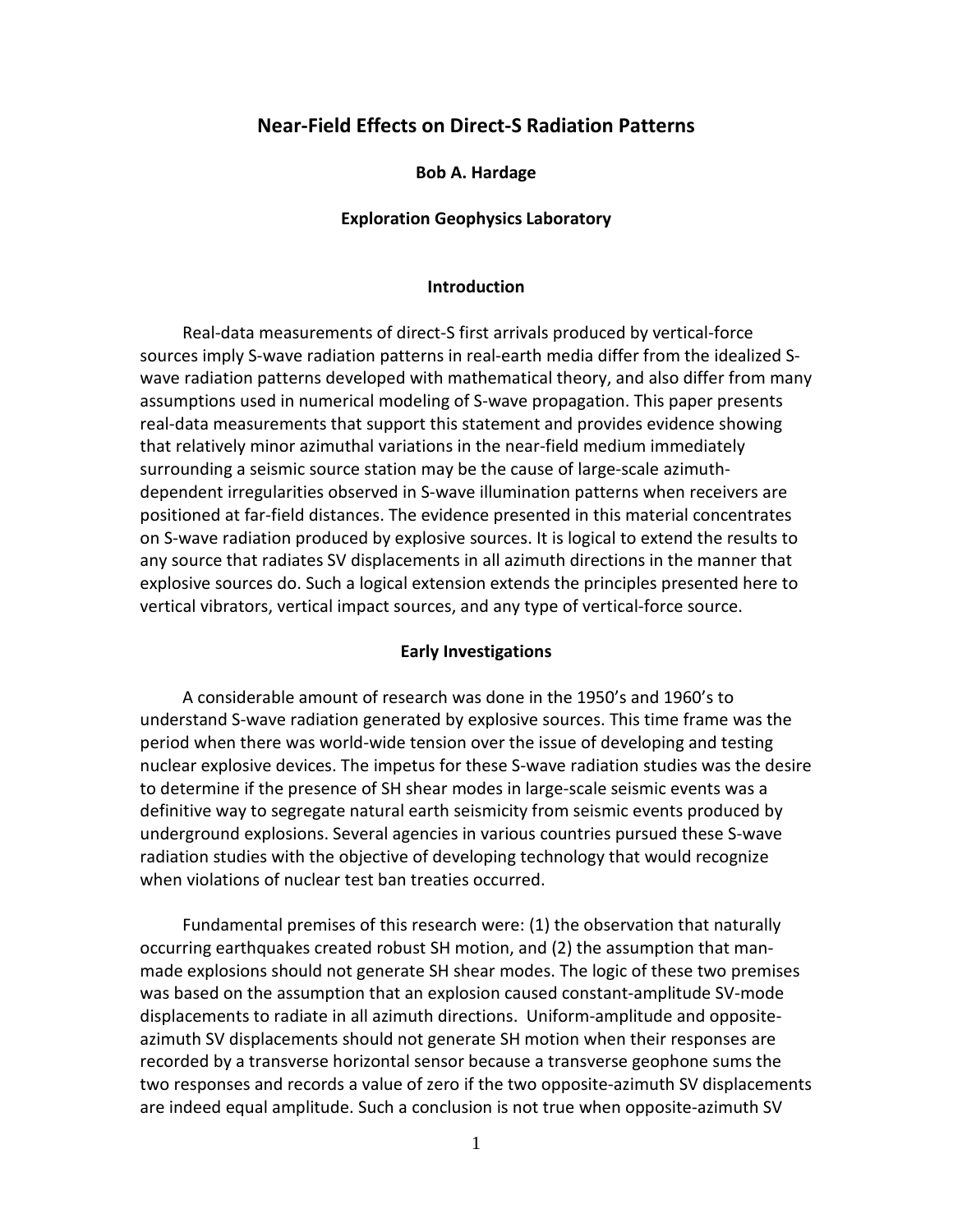displacements are recorded by a 3D array of sensors around a source station and SV events recorded in opposite-azimuth directions can be subtracted rather than added.

 Controversy and puzzlement arose when real-data observations showed SH modes were consistently observed at receiver stations when explosive sources were fired. Thus the presence of SH data in large-scale seismic events recorded at isolated sensor stations at widely separated global stations did not distinguish earthquakes from massive explosions as was anticipated.

 The only early studies on the subject of SH radiation patterns generated by explosives that have been found in geophysical literature were published by scientists doing investigations in Britain and in the United States of America. Other pertinent publications may be in other public sources, but no effort has been made to search any source except peer-reviewed geophysical publications. The purpose of this EGL paper is to present the conclusions reached in only a few reputable studies, not to present a comprehensive review of all published studies on the topic of SH radiation from explosive sources. Following several years of field tests by different groups, the conclusions reached by investigators is well summarized by the following quotes:

- 1. Hundreds of 3C records testify that explosions generate prominent SH motion (Kisslinger et al., 1961).
- 2. On no occasion has an underground firing failed to give rise to significant transverse waves (Wright and Carpenter, 1962).

 Field tests involved explosions of different magnitudes, and source-receiver offsets ranged from short to long distances. Of particular interest to geophysicists engaged in reflection seismology, many tests involved small buried charges of less than 1 kg and short travel paths of only 20 to 100 m. Tests were done in many media ranging from loose soils to hard rocks. It is important to note that test data were acquired with analog equipment because no digital seismic recording systems were available during the time span when these tests were done.

 One interesting test result published by Wright and Carpenter (1962) is illustrated in Figure 1. These researchers placed small explosive charges weighing less than 2 ozs (57 gms) in the most homogeneous medium they could fabricate. Specifically, the medium surrounding their explosive charges was soft modeling clay that was kneaded into a large sphere around the explosive material. Great care was taken to ensure there were no observable interfaces or voids at the explosive-clay interface or anywhere within the clay medium. The objective was to form a seemingly perfect homogeneous seismic propagation medium that was in perfect contact with an explosive charge. After the explosive was detonated, a plaster cast of the explosion cavity was made to illustrate the geometrical shape of the cavity. Horizontal cross-sections through two of these plaster casts are shown in Figure 1.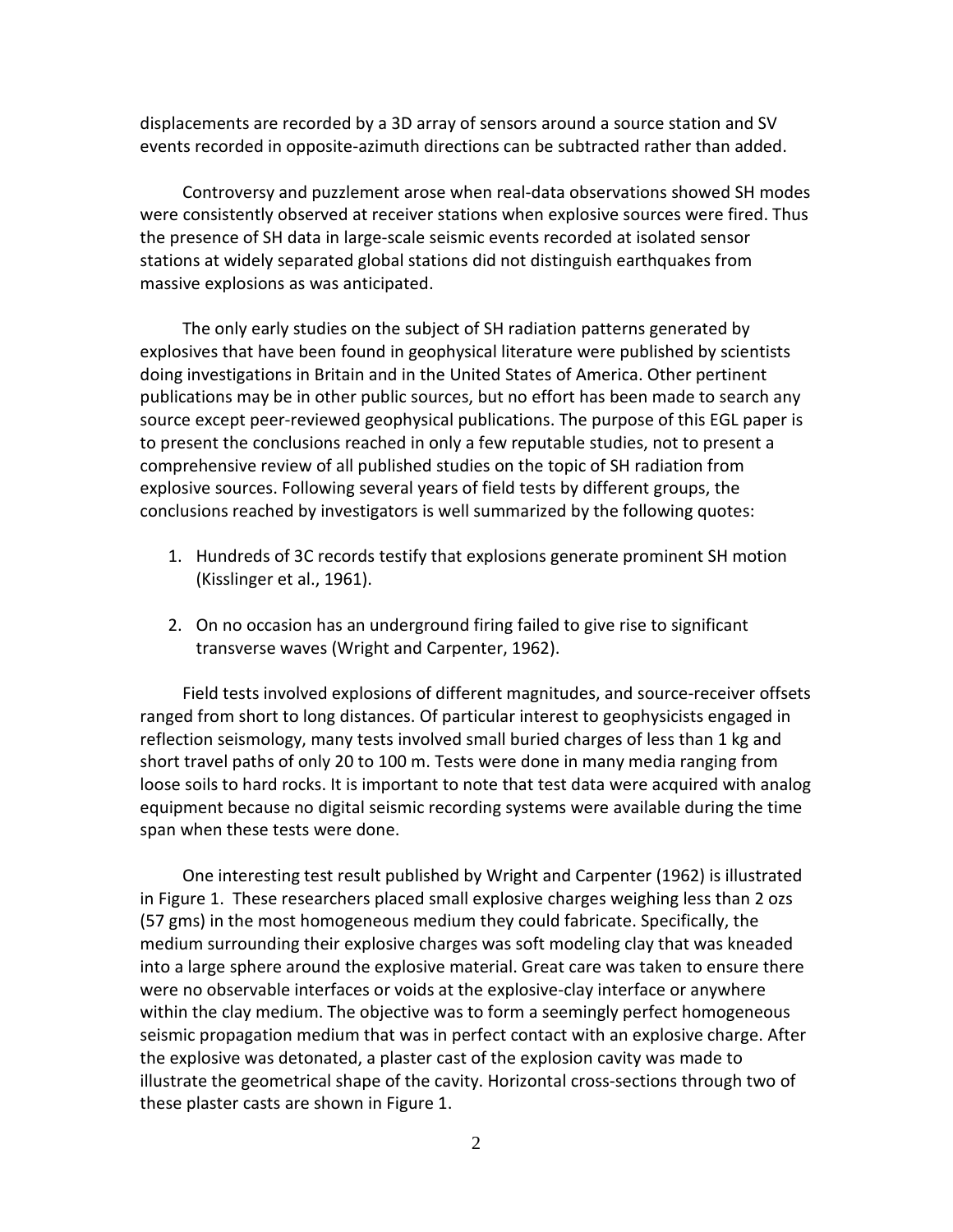

Figure 1. Horizontal cross-section cuts through plaster casts of explosion cavities created when a small explosive was detonated in homogeneous modeling clay. (a) High asymmetry cavity shape (strong shearing created). (b) Moderate asymmetry cavity shape (moderate shearing created). Reproduced from Wright and Carpenter (1962).

 A fundamental principle illustrated by these plaster-cast depictions of explosive cavity shapes is that in spite of diligent efforts to create a perfect homogeneous medium around an explosive shot, the explosion cavity is always asymmetrical and never a perfect circle. This asymmetrical cavity shape indicates a shearing motion is applied to the propagation medium. The asymmetry parameter assigned to each crosssectional view in Figure 1 is added by the author of this paper (Hardage) and was not proposed by Wright and Carpenter, the researchers who did the work. If a cavity is a perfect circle in map view, this asymmetry parameter would be zero.

 Wright and Carpenter (1962) introduced the term "harmonic" variations labeled on Figure 1 to describe the cavity shapes they observed. They used this term "harmonic" to indicate the nature of the variations in cavity radius that were created in their tests. They apparently were attracted to this terminology because of earlier work done by Taylor (1950) and Lewis (1950), whom they referenced. These two preceding researchers (Taylor and Lewis) from the 1950's decade cooperated to produce an informative 2-part research study that illustrated the inability to avoid the creation of shearing motion whenever exploding gases expand. Taylor (1950) published the first part of the research as a mathematical study. His mathematical model demonstrated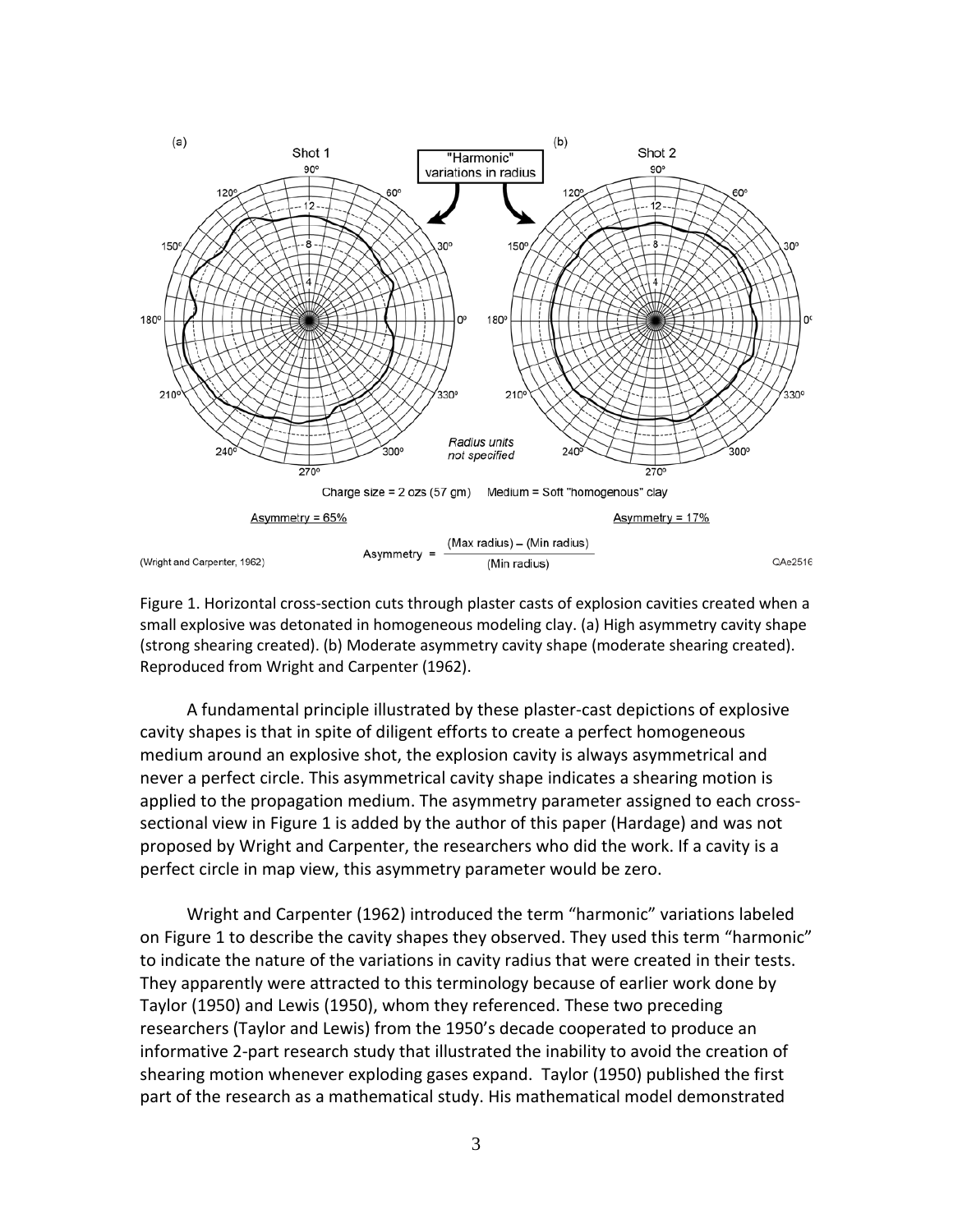that whenever one fluid accelerates to displace a second fluid, any minute irregularity in the interface separating the two fluids grows in magnitude as a hyperbolic cosine shape. The fundamental variable embedded in this hyperbolic cosine function is the square root of the difference between the two fluid densities. Taylor's mathematical model is illustrated by the flow chart presented on Figure 2.



Figure 2. Mathematical description of shearing motions that result when exploding gases expand. (a) Fluid 1 (having a density  $\rho_1$ ) accelerates to displace fluid 2 (having density  $\rho_2$ ). (b) The interface between the two fluids defines the boundary of exploding gases, which are fluid 1 above the 2-fluid interface. (c) Any distortion away from a perfectly flat interface grows in amplitude as a hyperbolic cosine shape with the amplitude of the hyperbolic cosine controlled by the square root of the difference of the two fluid densities. Summarized from Taylor (1950).

 Lewis (1950) verified the theory developed by Taylor by constructing an elaborate apparatus that allowed compressed air to accelerate and displace a second fluid (which was suspended water at rest). The expanding compressed air simulated the expanding gases produced by an explosive (Fig. 2b). The suspended water represented a homogeneous medium attempting to contain this expanding gas. The concept used to "suspend" the water so that it was not constrained by a rigid barrier at its base was ingenious, but will not be discussed. Lewis then recorded high-speed photographs that showed how the two-fluid interface was distorted as a result of the acceleration of the expanding gas. In the first series of tests, the fluid interface was deliberately disturbed immediately before the onset of fluid-2 acceleration by the expanding gases. The four panels in Figure 3 are redrawn versions of the high-speed photographs Lewis acquired to document the interface movement when it was positively known there were small irregularities in the propagation medium in the near-field region of the propagation medium.

 As the expanding gas pushed the interface farther from its original position (Fig. 3a,3b,3c), the small interface irregularities produced by the mechanical paddle continually grew in amplitude and eventually assumed deep-cavity shapes that were reasonable approximations of a hyperbolic cosine function (Fig. 3d). This behavior is experimental evidence that Taylor's theory (Fig. 2) is a good approximation to the shearing action that expanding explosive gases produce as they displace a medium immediately surrounding an explosive source.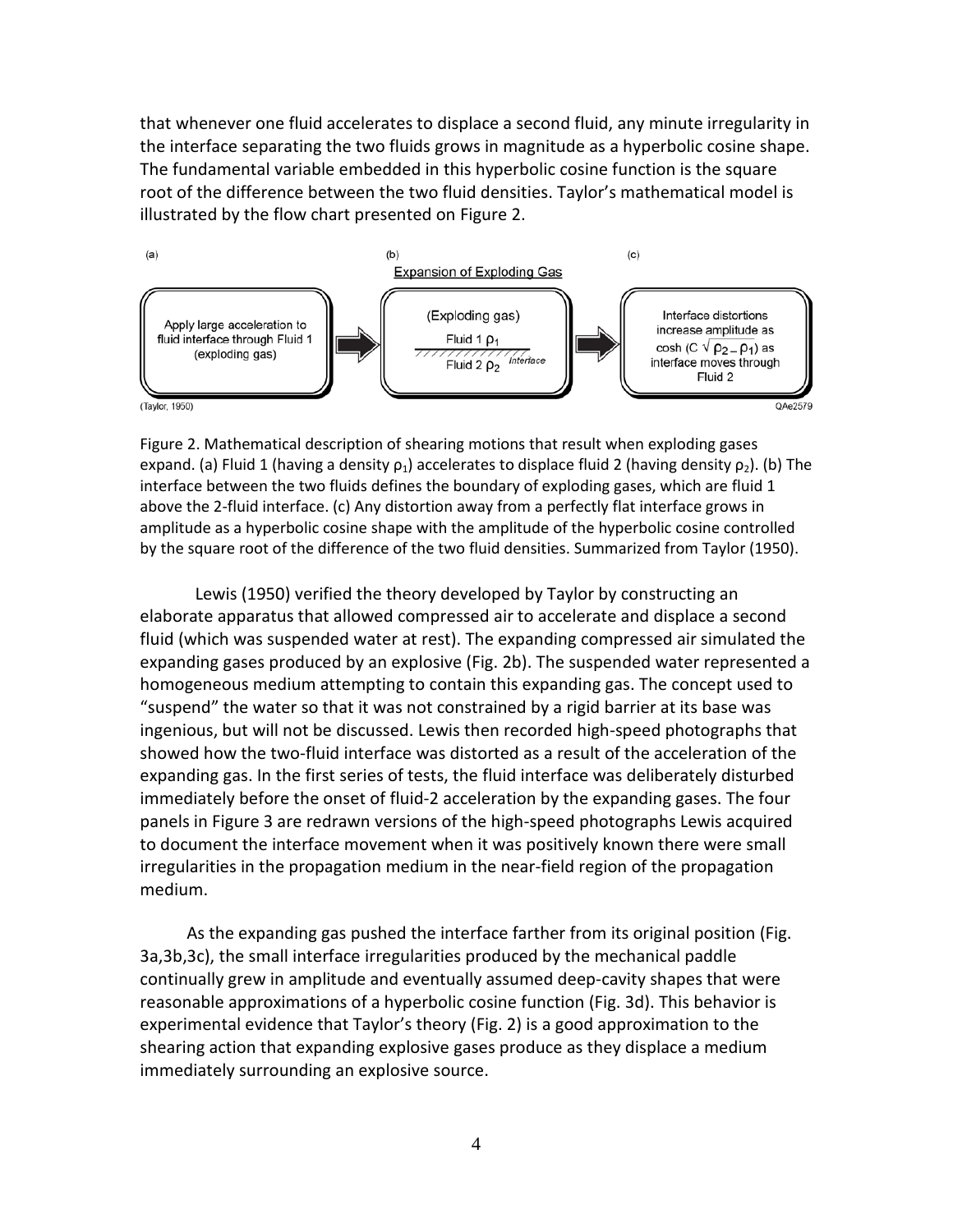

Figure 3. Redrawn versions of high-speed photographs of interface distortions that result when a light-density fluid **A** is accelerated to displace a heavy-density fluid **B**. **A** is compressed air that simulates rapidly expanding explosive gases. **B** is suspended water at rest with no rigid constraint at its base. A mechanical paddle creates an interface disturbance immediately before volume **A** begins its acceleration (a). These small amplitude interface distortions grow in magnitude as the expanding gas displaces the heavier fluid (b,c,d). As the exploding gases expand, the initial small-amplitude interface disturbances look more and more like largeamplitude hyperbolic cosine functions (d). Modified from Lewis (1950).

 Additional tests were then done in which extra precaution was taken to not create any type of interface irregularities before the expanding gas began to accelerate. The interface behavior in this "perfect interface" situation is documented in Figure 4. In all tests, the interface separating the expanding gasses and its surrounding medium developed deep-cavity distortions that were almost identical to the distortions that occurred when there were deliberate efforts to create interface distortions before explosion detonation was initiated. In spite of efforts to ensure the fluid interface was not distorted in any way before the expanding gases began to accelerate, large irregularities always appeared in the propagation medium at the exploding gas interface.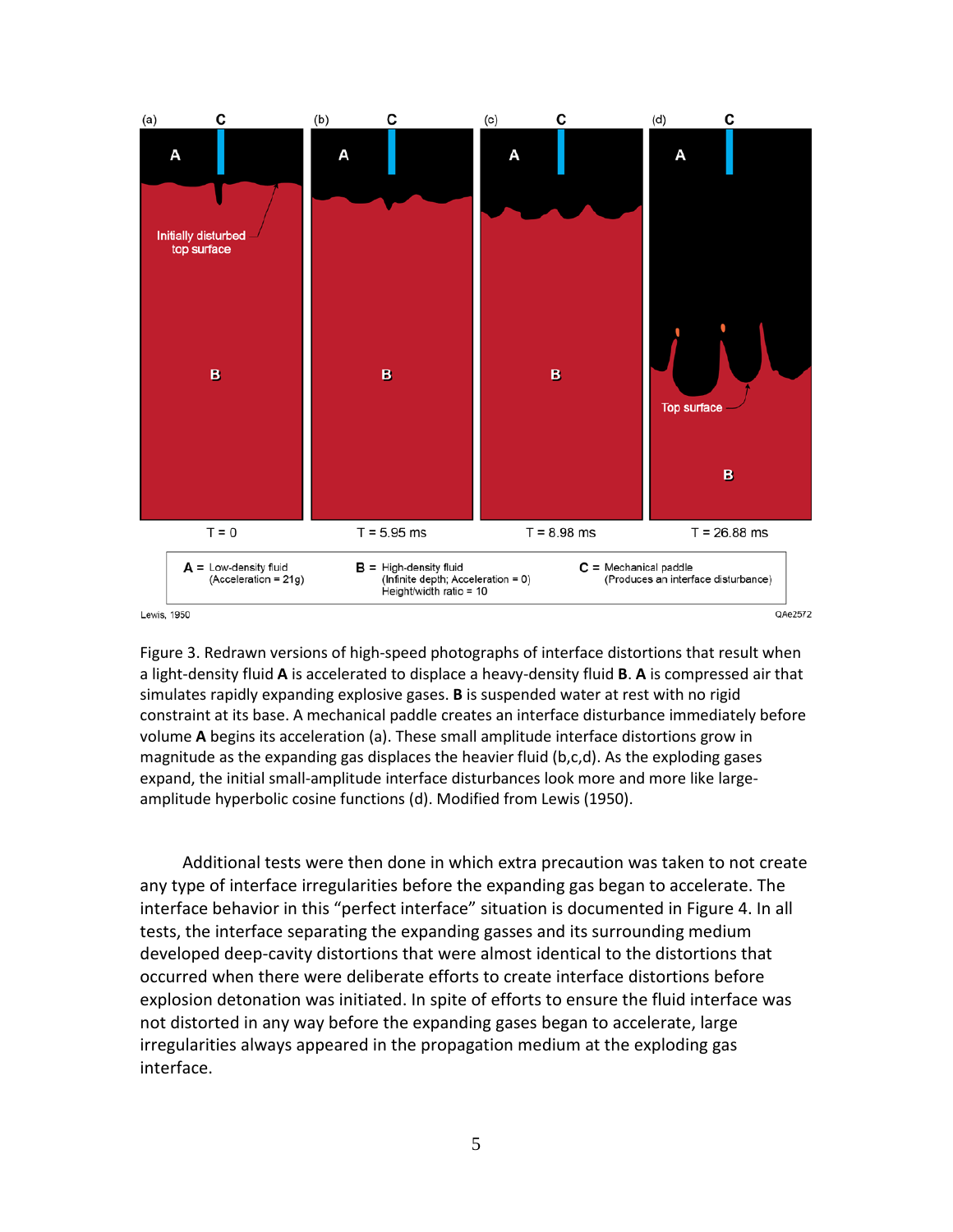

Figure 4. Redrawn versions of high-speed photographs of interface distortions that result when a light-density fluid **A** is accelerated to displace a heavy-density fluid **B**. **A** is compressed air that simulates rapidly expanding explosive gases. **B** is suspended water at rest with no rigid constraint at its base. Although no mechanical disturbance of the interface is allowed, interface distortions still appear and grow in magnitude as the expanding gas displaces the heavier fluid (a,b,c). As the exploding gases push the interface farther, the interface disturbances look more and more like the hyperbolic cosine functions predicted by Taylor (1950). Modified from Lewis (1950).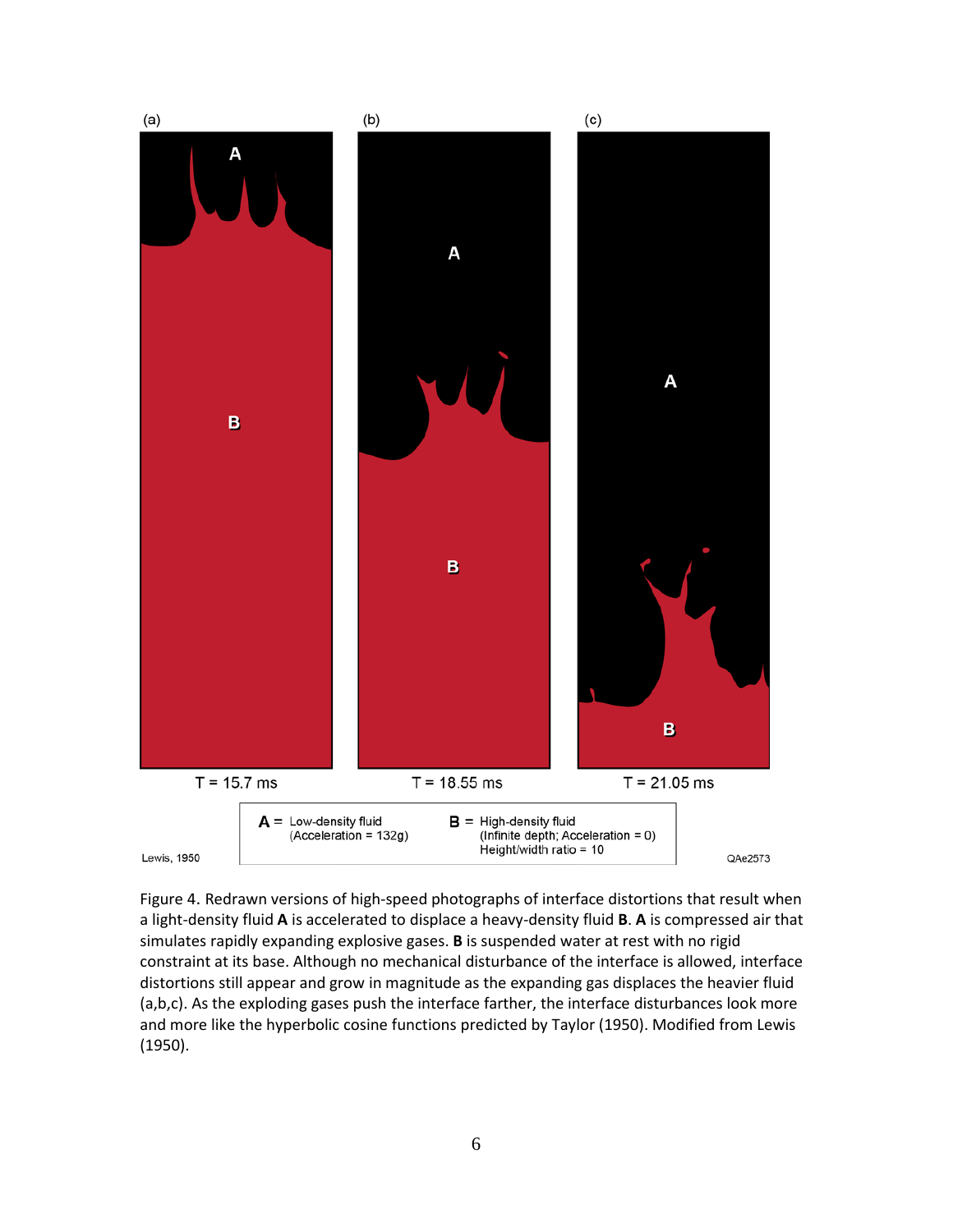# **Real World Near-Field Conditions at Seismic Source Stations**

 A fundamental principle established by the research of Taylor (1950), Lewis (1950), and Wright and Carpenter (1962) is that it is apparently impossible for exploding gases to expand without causing asymmetrical shear distortion in the medium that surrounds the source of the exploding gas. These asymmetries cause shot-hole explosives to create SH modes in addition to their fundamental full-azimuth SV modes. This interface distortion occurs even when the surrounding medium is perfectly homogeneous (water in Lewis's test) or is as homogeneous as can be created with modeling clay (work of Wright and Carpenter). A logical extension of this 1950's to 1960's research to today's EGL direct-S research is that, in real-earth seismic data acquisition, we must assume there can never be a constant-amplitude radiation of SV displacements in all azimuth directions around any source used to generate S waves.



Figure 5. Examples of real-world anomalies that exist in the near-field region of a source station. Each of these anomalies can create the near-field shearing action photographed by Lewis (Fig. 3 and 4).

 The fact that minute variations in the immediate near-field of a source station cause large variations in the far-field region of the propagation medium (Lewis, 1950)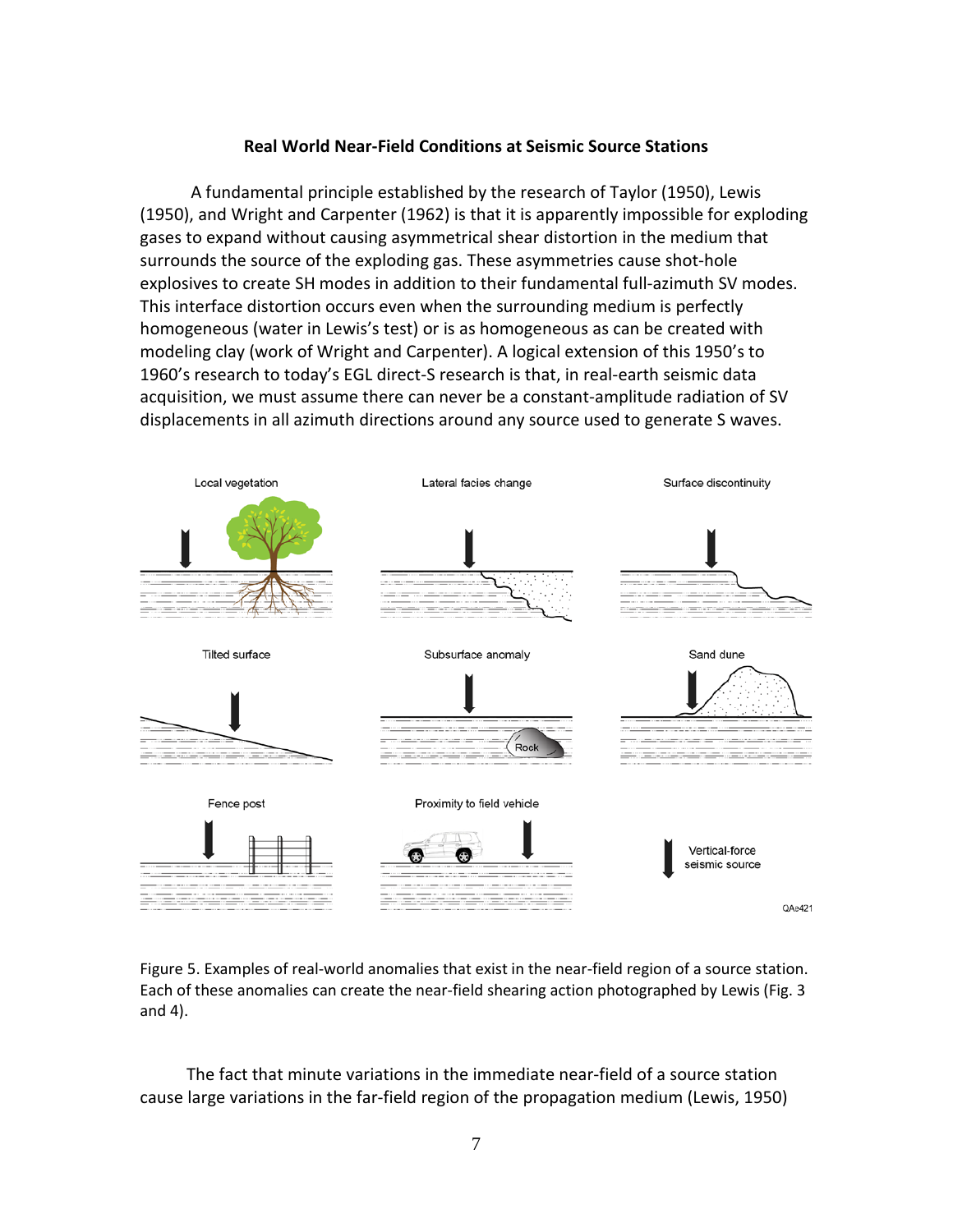means that minor, easily ignored discontinuities in the medium immediately surrounding a vertical-force source can cause significant amounts of shearing action to propagate away from a source station. Common examples of the discontinuities that exist at essentially all seismic source stations in the real world are illustrated in Figure 5. These types of near-field anomalies cause the SH-mode generation documented by Taylor, Lewis, Wright and Carpenter to occur not only for explosive sources, but for any vertical-force source that can be envisioned as creating uniform SV shear displacements in all 360 degrees of azimuth around a source station. Thus the early 1950's to 1960's work summarized here provides compelling evidence that all vertical-force sources will produce SH shear modes in essentially any geologic environment.

### **Conclusions**

 We do better research if we stand on the shoulders of those who precede us and use their research findings to explain and expedite the research activities we pursue today. The approaches used in the 1950's and 1960's to determine if explosives generate SH shear waves are elegant in the sense that researchers did not have computational resources to do elaborate numerical modeling, but had to do physical measurements to understand and explain the seismic wave physics they observed. We at the Exploration Geophysics Laboratory also attempt to use physical measurements to develop the principles of direct-S physics of vertical-force sources that we now promote, but we supplement these physical tests and measurements with a reasonable amount of numerical modeling. EGL needs to step back from time to time and consider if we have the proper balance between real-world data tests and numerical modeling. These two approaches – real data measurements and numerical modeling – are complementary and are essential in rigorous research, but either approach can be over emphasized.

 It is proper to extend the conclusions reached in these early investigations of direct-S waves produced by explosive sources to vertical vibrators, vertical impacts, and all vertical-force sources. The reason for doing these early tests was the dilemma that came to researchers when they observed SH data propagating away from an explosive shot and tried to envision how a source that supposedly produces a uniform radiation of radial SV displacements in all azimuth directions around a source station can ever generate SH data. Thus the problem that they investigated applies to any source that produce a 360-degree azimuth radiation of SV displacements. That category of sources includes vertical vibrators and vertical impacts as well as shot-hole explosives.

 EGL offers this paper to our sponsors to provide insight into the physical mechanisms by which SH modes are produced by vertical-force sources.